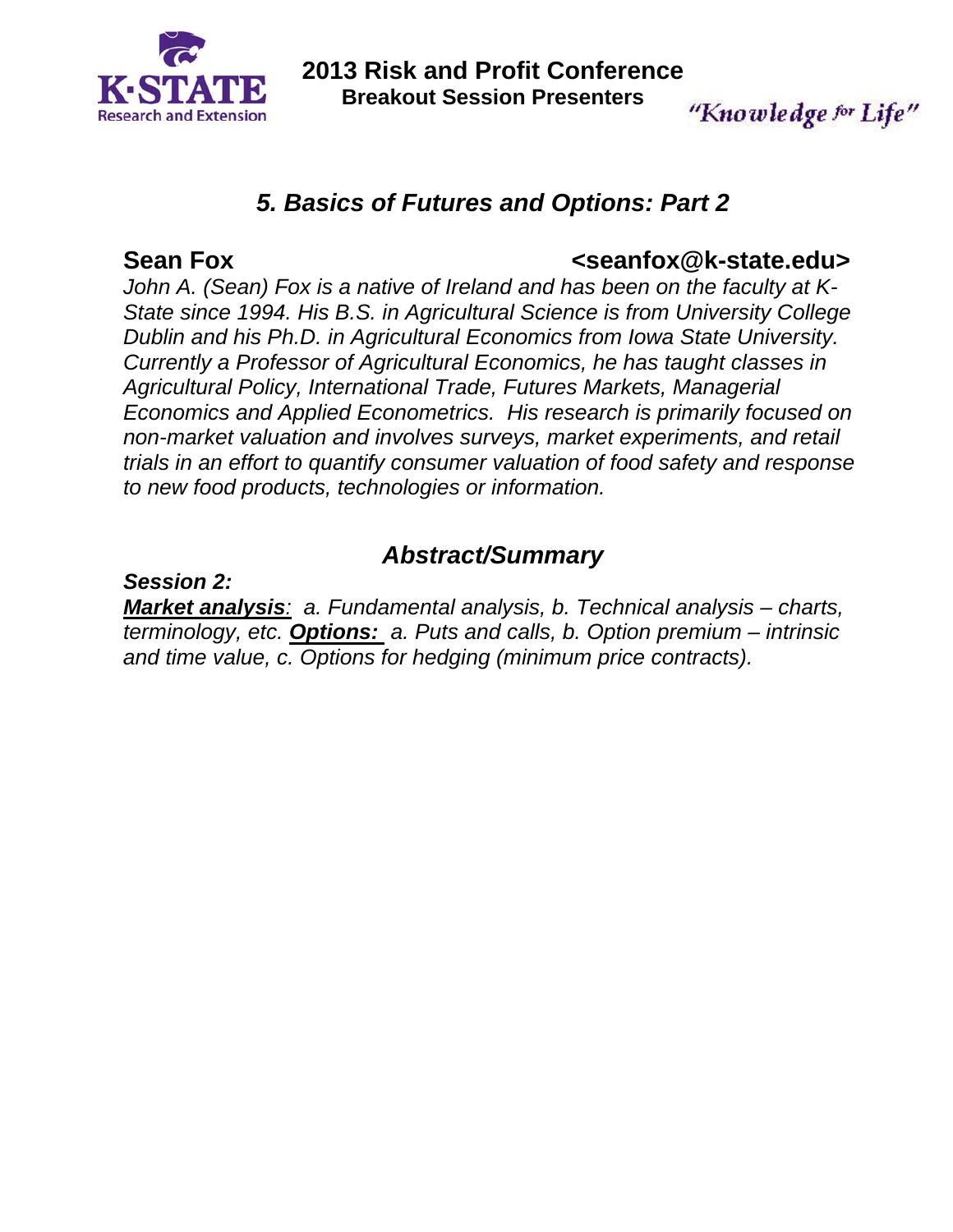## Futures & Options Basic Concepts, Part 2

Risk and Profit, August 2013

Sean Fox Dept. of Ag. Economics Kansas State University

### What is an option?

- $\blacktriangleright$  A financial instrument that transfers the right to buy or sell an underlying asset at a specified price.
- $\blacktriangleright$  For commodity options, the underlying asset is a futures contract.

### Two types of option

#### **Call Option**

The buyer of a Call has the right to buy futures at the specified strike price

#### **Put Option**

The buyer of a Put has the right to sell futures at the specified strike price

These are separate contracts

#### Strike Prices

- $\triangleright$  Options are traded for several different strike prices ▶ \$6.90 Put on July wheat gives the right to sell July futures **at \$6 90 t \$6.90**.
	- ▶ that's a different option to a \$6.50 Put on July wheat, which gives the right to sell July futures at \$6.50.
	- $\triangleright$  Strike price Increments are typically 10c  $\triangleright$  (5c increments in the nearby)

# "In", "Out of", "At" the money

#### **In-the-money**

Option has intrinsic value – can exercise at a profit Call is in the money if **futures > strike** Put is in the money if **futures < strike**

#### At-the-money → futures ≈ strike price

**<u>Out-of-the-money</u> → No intrinsic value:** 

Call is out of the money if **futures < strike** Put is out of the money if **futures > strike No \$\$ available from exercising the option**



4

## Option Premium (Price)

Premium = Intrinsic Value + Time Value

#### Intrinsic value

depends on the difference between the strike price and the futures price (available profit if exercised)

#### Time value

depends on time remaining, volatility, interest rates



5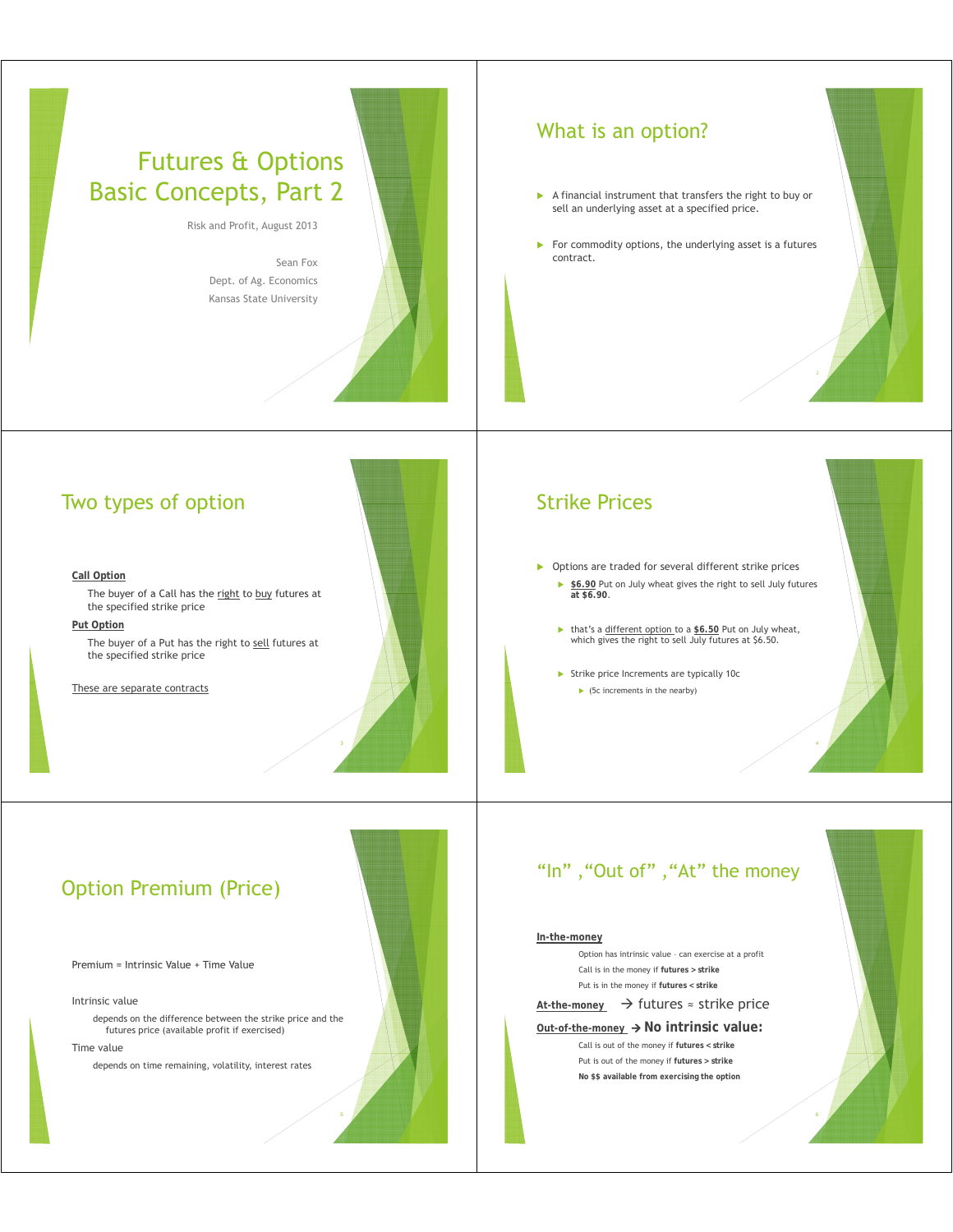| Intrinsic value<br>Sep13 Corn Options (Futures @ 482'2) (Aug 15, 2013)<br>Call<br>Strike Price<br>Put<br>470.0<br>4'3<br>16'5<br>475.0<br>6'0<br>13'1<br>10'2<br>480.0<br>8'0<br>7'7<br>485.0<br>10'6<br>6'0<br>490.0<br>13'6<br>\$4.70 call is "in-the-money"<br>Intrinsic value = $$4.82\%$ - $$4.70$ = 12% c/bu<br>Age: 420 Lec 16                                                                                                                | <b>Using an Option</b><br>1. Exercise it<br>by taking the futures position at the strike price<br>2. Sell it (before it expires)<br>Selling it captures any time value it might have<br>Exercising the option only captures the intrinsic value<br>3. Let it expire (if worthless)<br>▶ e.g., at expiration, a \$6.90 Put is worthless if the futures<br>price is above \$6.90                       |
|------------------------------------------------------------------------------------------------------------------------------------------------------------------------------------------------------------------------------------------------------------------------------------------------------------------------------------------------------------------------------------------------------------------------------------------------------|------------------------------------------------------------------------------------------------------------------------------------------------------------------------------------------------------------------------------------------------------------------------------------------------------------------------------------------------------------------------------------------------------|
| <b>Buying options</b><br>$\blacktriangleright$ Pay the premium up front.<br>No margin calls - no need to maintain a margin account.<br>> Most you can lose is the upfront price of the option<br>> Similar to buying insurance                                                                                                                                                                                                                       | <b>Hedging with Put Options</b><br>Buying put options is like buying insurance against lower<br>prices<br>• Pay a premium to protect against possible loss<br>• As the futures price falls, put option gains value<br>• Once premium is paid - no further obligation<br>• No margin calls<br>• If futures price does not fall $\rightarrow$ option expires worthless<br>(like no claim on insurance) |
| Profit for a Put option buyer<br>To make a profit, at expiration, futures must be<br>×.<br>below the strike by more than the premium<br>$\blacktriangleright$ Example:<br>Ully wheat futures at 6.90<br>Buy a July 7.00 Put for 65 c/bu<br>$\triangleright$ In late June, the option will be worth 65 if futures are<br>below the strike price by 65, i.e., at $6.90 - 0.65 = 6.25$<br>Futures need to be $\leq 6.25$ to make a profit on the option | <b>Hedging with Futures</b><br>$\blacktriangleright$ Sell futures<br>If price falls - futures position makes \$<br>If price rises - futures position looses \$<br>Price effectively locked-in (subject to basis risk)<br>No benefit from a favorable move in cash price                                                                                                                              |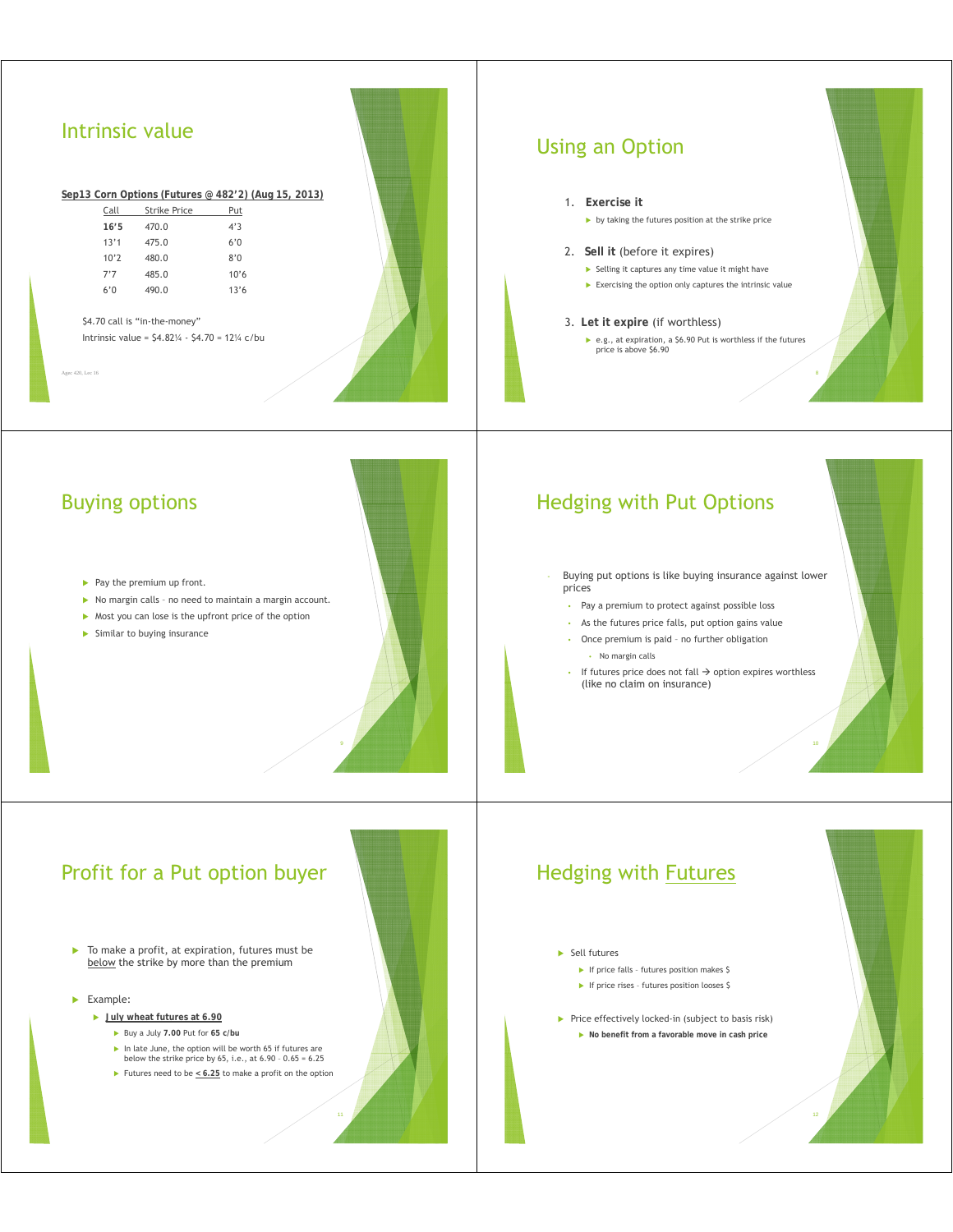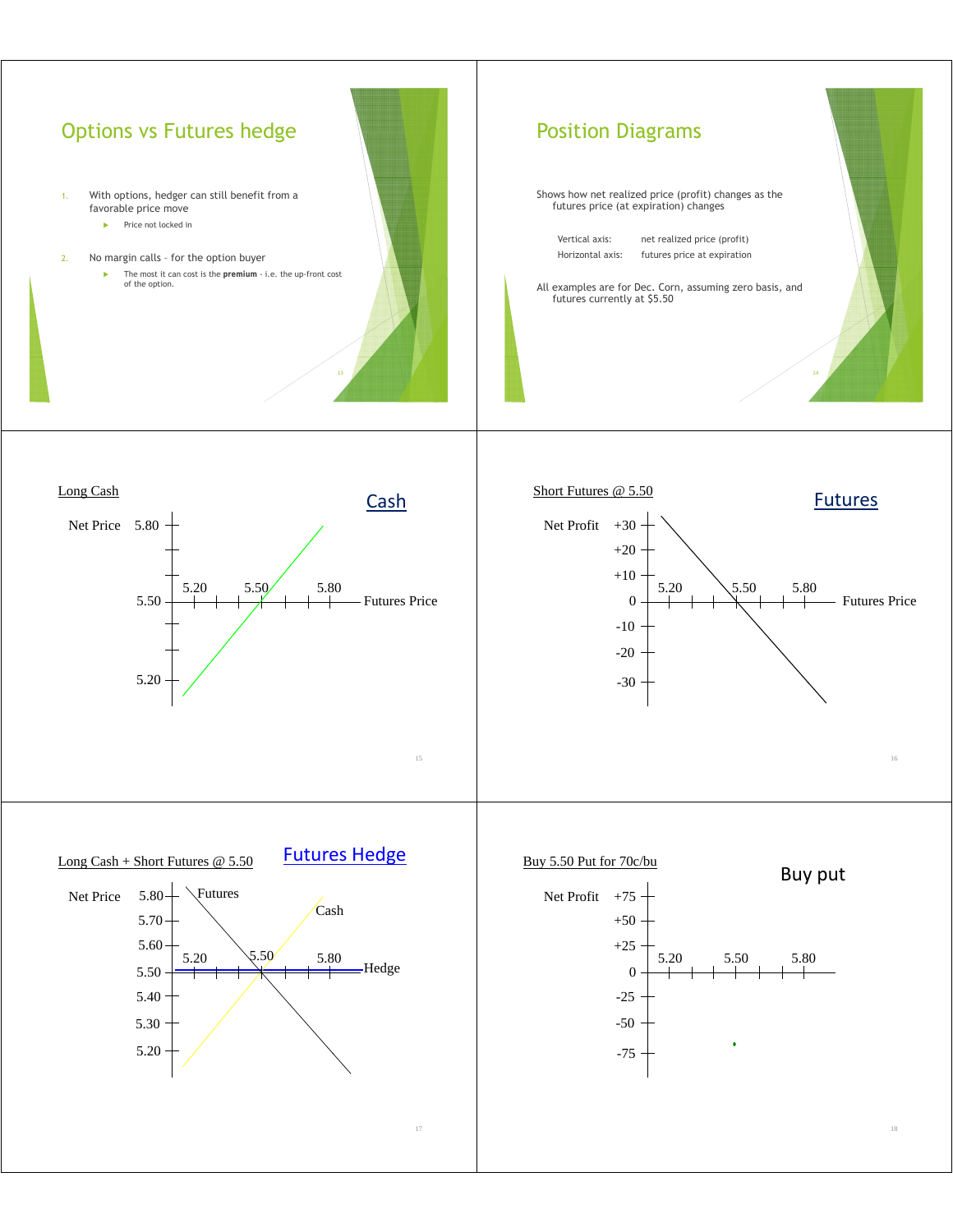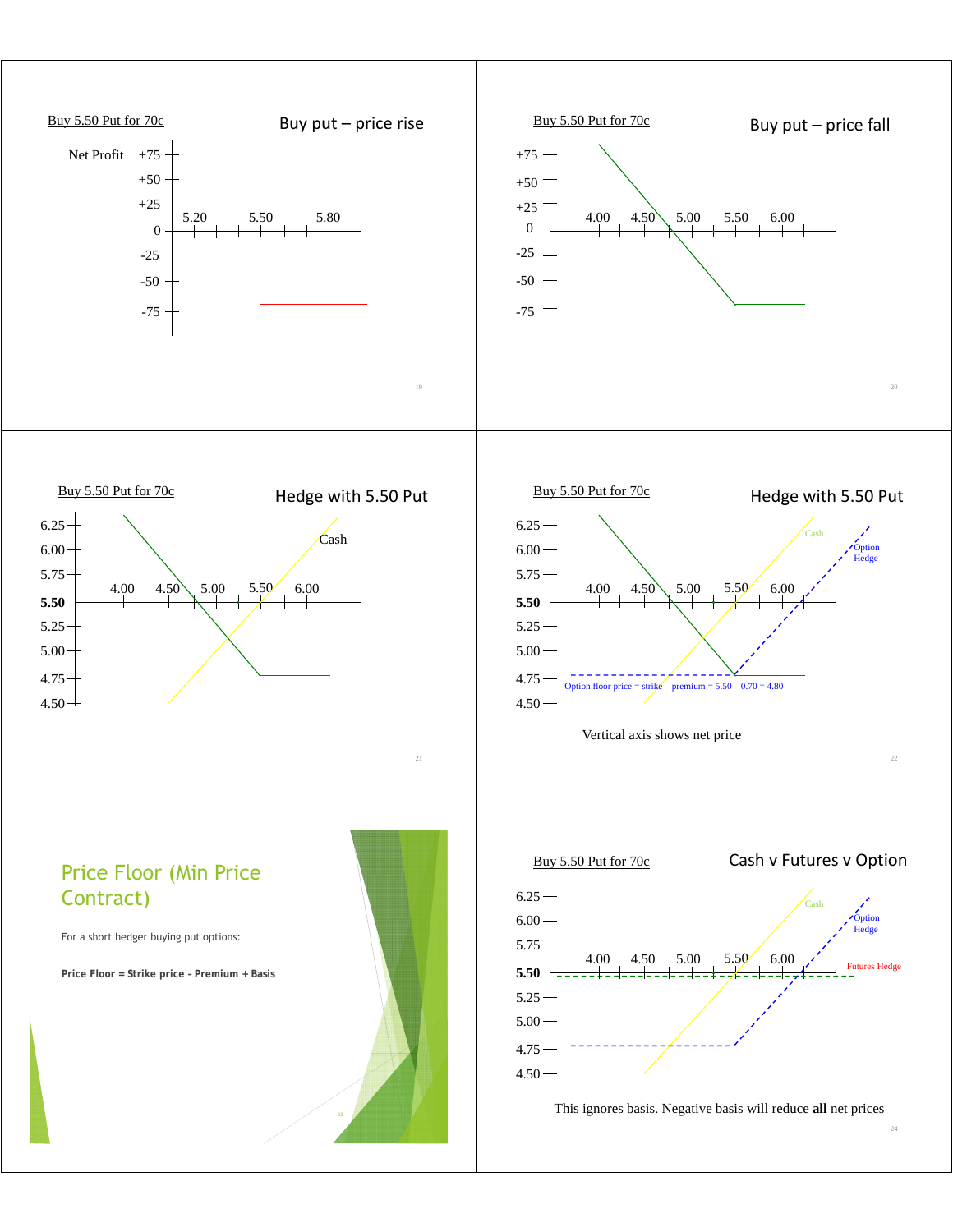### Net Price with the Put Option

Early Dec: \$8.00 put on July wheat costs 60c/bu. Late June: sell wheat at basis of 20 under; sell option

at expiration for intrinsic value.

Find net price if July futures price in late June is:

- a)  $$6.00$ b)  $$7.00$ c) \$8.00  $\frac{d}{d}$   $\frac{d}{d}$   $\frac{d}{d}$
- e) \$10.00





Cheaper option – like buying less insurance. If you end up not needing it (prices rise) – you're better off.

### Which option?

If prices rise – the options expire worthless  $\rightarrow$  better off with the cheaper option

If prices fall – the options are profitable

 $\rightarrow$  more expensive option gives you more price protection, a higher price floor

#### Option Cost

For 400 acres of corn yielding 150 bu 60,000 bushels  $\rightarrow$  12 options  $$4.60$  put on Dec corn @ 25c/bu  $\rightarrow$  \$15,000

\$7.00 put on July wheat @ 50c/bu Hedging 50,000 bu  $\rightarrow$  \$25,000



26

### Elevator min price contract

Forward cash contract plus purchase of a call Example: Dec at \$4.80, and \$4.80 call @ 30c/bu Basis for harvest delivery is -65, Cash bid = \$4.15 Min price = \$4.15 - \$0.30 = **\$3.85** Futures fall to  $$3.80 \rightarrow$  your price is \$3.85 (min) Futures go to  $$5.50 \rightarrow$  your price is \$4.55 4.80 call is worth \$0.70/bu Price =  $$3.85 + $0.70 = $4.55$ **Min price guaranteed, obligation to deliver**

### Selling options

#### Selling a put:

**EX involves an** *obligation* to buy futures at the strike (if the option is exercised)

#### ▶ **Selling a call**:

**EX involves an obligation to sell futures at the strike** 

- $\blacktriangleright$  risk of loss is similar to a futures position
- $\triangleright$  option sellers must maintain a margin account.



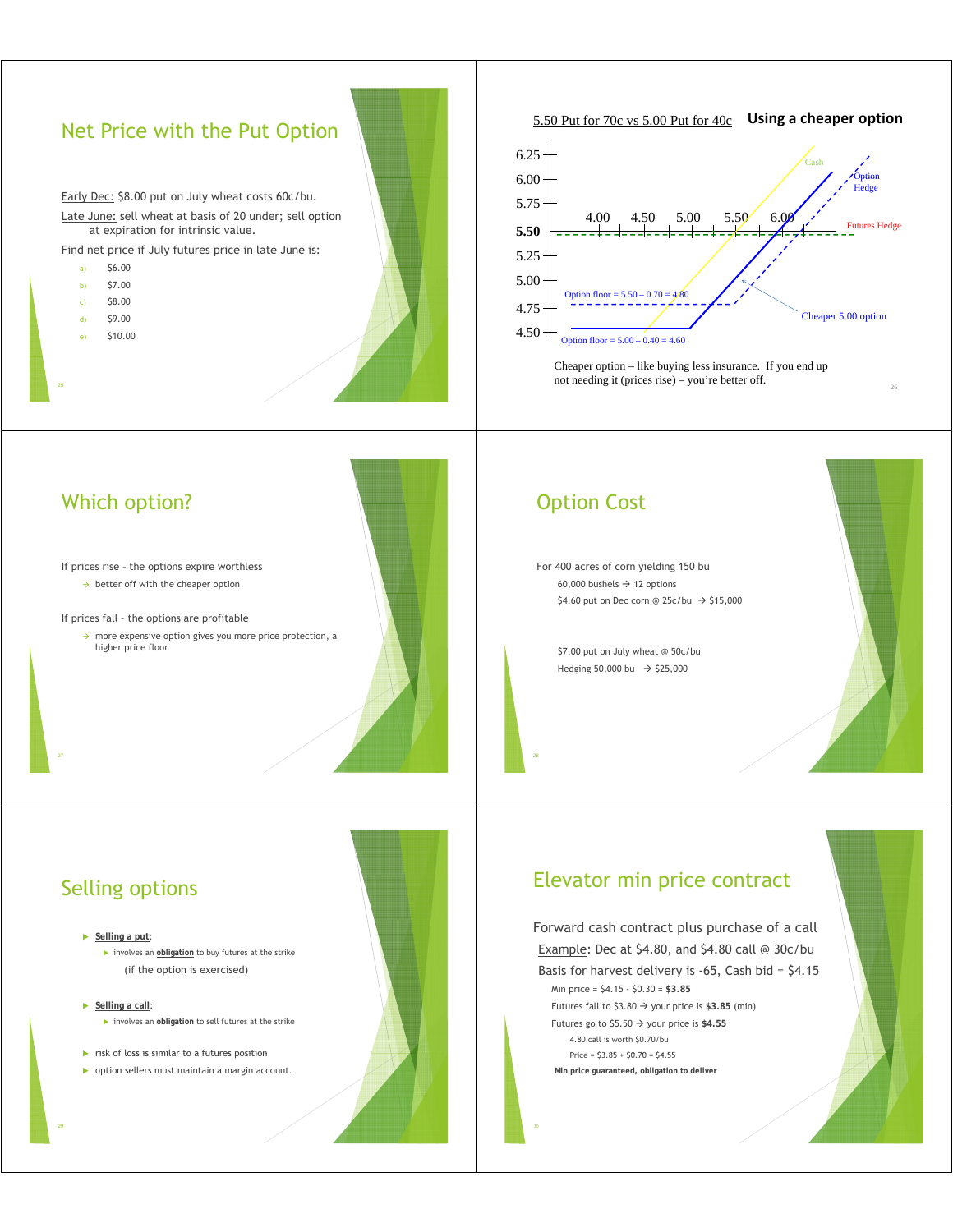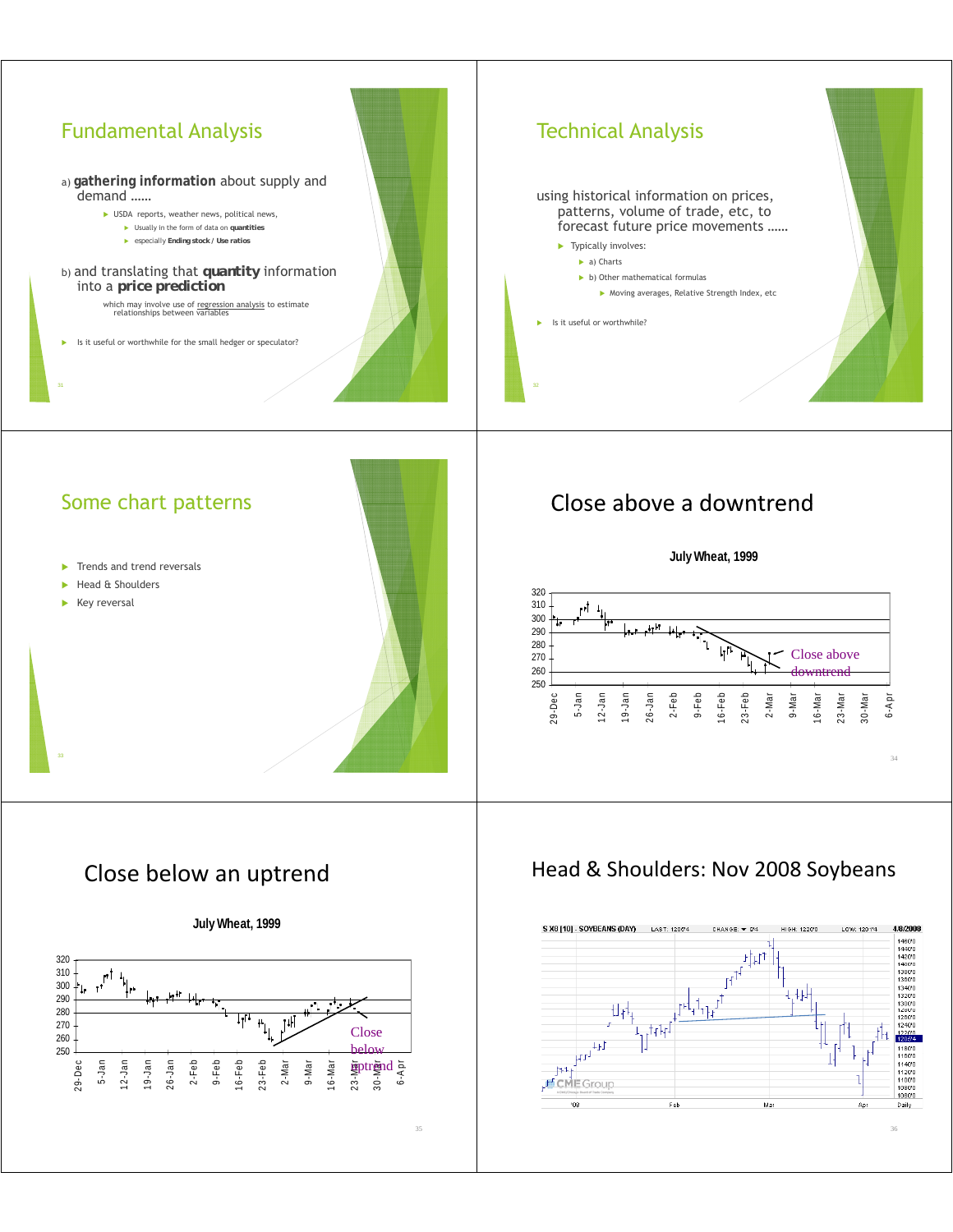# Key reversals Key reversal top  $\blacktriangleright$  New high (recent or contract)  $\triangleright$  Outside day  $\triangleright$  Close below previous close  $\cdots$  sell signal  $\blacktriangleright$  Key reversal bottom  $\blacktriangleright$  New low  $\triangleright$  Outside day Close above previous close ---- buy signal

## Key Reversal – Mon Aug 12, 2013



### Moving Averages

#### to monitor trends

- behaves more smoothly than the daily price • reveals the trend
- Analysts use two moving averages
	- long (e.g. 18 day) --> reveals trend
	- short (e.g. 5 day) --> reveals change in trend
- Signals occur when lines cross
	- short crosses long moving up --> **buy**
	- short crosses long moving down --> **sell**

## Dec'13 Corn  $-$  4,9,18 day mov avgs



40

### Is technical analysis useful?

**1.** Futures is a **zero sum** game

If buying is such a great idea -- who would sell?

- **2.** Successful "strategies" -- should be **secret** more profitable to sell the strategy than to use it?
- **3 .** Chart patterns **do** repeat but that does not mean they are useful for prediction.

If patterns were useful, anticipation would destroy them

### If not useful – why is it used?

#### 1. Its easy …

- but can be made to appear sophisticated
- 2. It's a crutch ...
- provides a justification for what you did
- 3. Brokers like it …
- Can result in frequent trading more commissions
- 4. It 'works' ---- 50% of the time !
	- if price is totally random (i.e., market is efficient), **any** signal has a 50% chance of being correct.